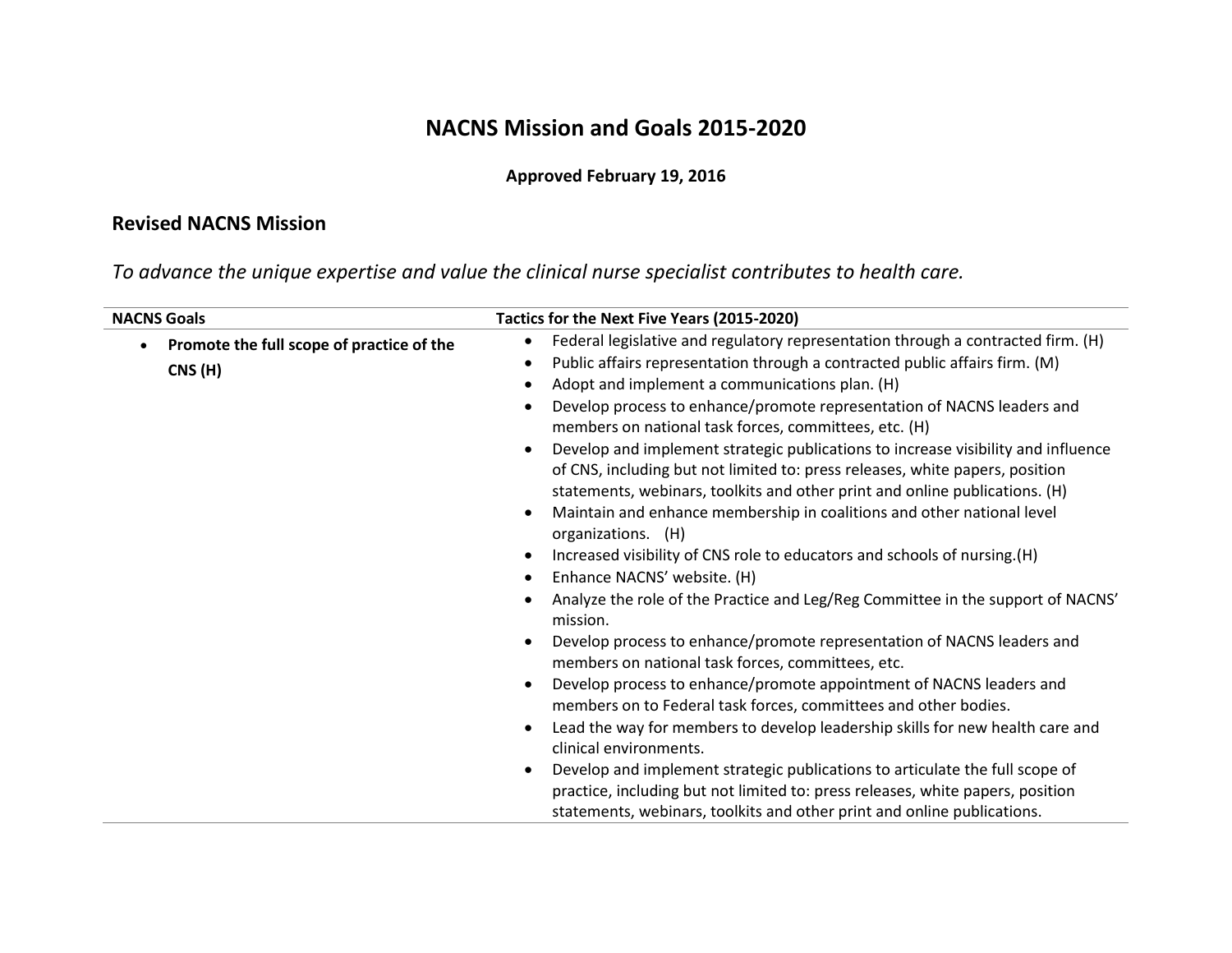| $\bullet$ | Serve as the national leader for CNS<br>education. (H)<br>Promote the benefit the CNS brings to<br>evidence-based quality care, patient safety,<br>and cost savings of healthcare delivery. (H) | Enhance National Conference to meet the needs of the members and increase<br>annual attendance. (H)<br>Update the Statement (H)<br>$\bullet$<br>Develop comprehensive, CNS education and population-based competency. (H)<br>Become the source for education related to the full scope of practice of the CNS.<br>(M)<br>Analyze the role of the Education Committee in the support of NACNS' mission.<br>$\bullet$<br>(L)<br>Establish a structure to reach out to CNS Faculty and connect them to NACNS.(H)<br>Expand NACNS' educational offerings, including expansion of the Summit,<br>webinars and online CE. (L)<br>Continue and strengthen partnerships with academic organizations. (L)<br>$\bullet$<br>Work to strengthen curriculum for the CNS within DNP programs. (L)<br>Assess needs of membership and ensure the journal content meets the needs of<br>CNS education and evolution of practice/role. (M)<br>Analyze the role of the Research Committee in the support of NACNS' mission.<br>$\bullet$<br>(L)<br>Continue NACNS' work with the Nursing Quality Forum. (H)<br>$\bullet$<br>Highlight key evidence-based quality projects that members are engaged in that<br>$\bullet$<br>result in patient safety, increased quality of care and cost savings. (H)<br>Consider development of a methodology to communicate the CNS contribution.<br>$\bullet$<br>Highlight member projects related to this goal in the NACNS Annual Meeting. (M)<br>Charge Practice Committee to identify evidence based-performance<br>$\bullet$<br>improvement programs that have been implemented by CNSs and demonstrate<br>increased quality, improved patient outcomes and cost savings. (M) |
|-----------|-------------------------------------------------------------------------------------------------------------------------------------------------------------------------------------------------|---------------------------------------------------------------------------------------------------------------------------------------------------------------------------------------------------------------------------------------------------------------------------------------------------------------------------------------------------------------------------------------------------------------------------------------------------------------------------------------------------------------------------------------------------------------------------------------------------------------------------------------------------------------------------------------------------------------------------------------------------------------------------------------------------------------------------------------------------------------------------------------------------------------------------------------------------------------------------------------------------------------------------------------------------------------------------------------------------------------------------------------------------------------------------------------------------------------------------------------------------------------------------------------------------------------------------------------------------------------------------------------------------------------------------------------------------------------------------------------------------------------------------------------------------------------------------------------------------------------------------------------------------------------------------------------------------|
|           | Promote research that evaluates the<br>efficacy and value of CNS interventions and<br>practice. (M)                                                                                             | Analyze the role of the Research Committee in the support of NACNS' mission.<br>$\bullet$<br>(L)<br>Engage a taskforce to develop NACNS research priorities. (M)<br>$\bullet$<br>Explore sources to fund CNS-related research for the organization or in<br>$\bullet$<br>partnership with NACNS and partner organizations/schools/universities. (M)<br>Encourage research that articulates the value of CNS services. (M)                                                                                                                                                                                                                                                                                                                                                                                                                                                                                                                                                                                                                                                                                                                                                                                                                                                                                                                                                                                                                                                                                                                                                                                                                                                                         |